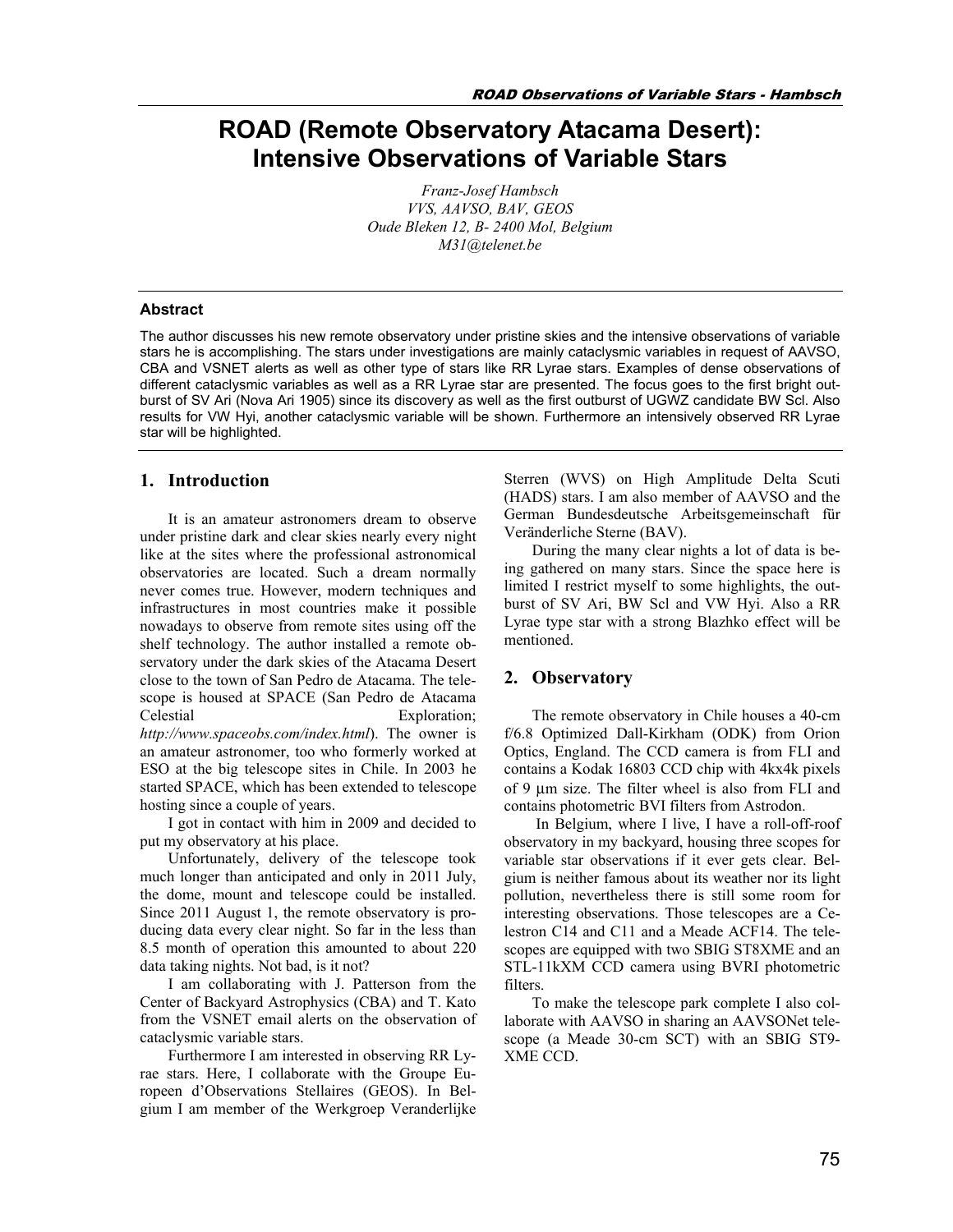

**Fig. 1 Photo of the remote telescope installation in Chile.** 

Fig. 1 shows an image of the remote telescope in Chile. It is housed in a clamshell dome, making easy movement of the telescope possible without the need to follow with a shutter of a normal dome.

Images of a night's session are either acquired with ACP or CCDCommander automation software. Further analysis in terms of determination of the brightness of the stars is done using a program developed by P. de Ponthierre (2010). The data are then finally submitted to the AAVSO.

#### **3. SV Aries (Nova Aries 1905)**

As a first example, I show the results of the campaign on SV Ari. SV Ari was discovered on 1905 Nov. 6 by M. and G. Wolf in Heidelberg, Germany, at a photographic magnitude of 12.0. It was reported that it had brightened from mag 22.1. Kimpel and Jansch reported a possible sighting in 1943 September at a magnitude of 15.7, but this was not confirmed. No brightness increase has been observed for this star ever since.

Then on 2011 August 2.788 UT, R. Stubbings observed the field of SV Ari and saw an object at magnitude 15.0. He sent an alert via the mailing list cvnet-outburst around to ask for confirmation. Also via the VSNET mailing list the information of the outburst of SV Ari was spread. This lead to confirmation by G. Masi (2011) and R. Fidrich (2011). I saw those alerts via VSNET and since G. Masi immediately took a time series and observed superhumps, I also decided to go after this star and started a time series at Aug., 2.844 UT just 1.34 h after the initial discovery. A first analysis of the data of G. Masi by the Kyoto team (Ohshima *et al*., 2011) showed that the star is probably an SU UMa type dwarf nova with a superhump period of about 1.54 h. The present outburst seems also not as bright as the one during the discovery of magnitude 12. However, another mail from T. Kato (2011) on VSNET reported that probably the original brightness estimate was too optimistic as it seems that many brightness determinations of M. Wolf were about 2 magnitudes too bright.



**Fig. 2 Light curve of the observations of SV Ari over a period of more than two weeks.**

Fig. 2 shows the observations I took of this star during a period of more than two weeks. During this period the star dropped more than one magnitude in brightness. It is also clearly visible from this figure that individual nights show brightness variations of about 0.3 magnitudes.



**Fig. 3 Light curve of the observations of SV Ari over a period of more than two weeks.**

Fig. 3 shows the time series observation during the first night. Clearly a superhump of 0.3 magnitudes is visible. The magnitude of the superhumps reduced to about 0.15 magnitudes after a couple of days.

Based on the analysis by the Kyoto team, there have been distinct stages in the evolution of superhumps in SV Ari. The mean period before Aug. 4 was 0.05574(18) d, which has since shortened to 0.05519(5) d. Later data also showed that SVAri was gradually declining  $(\sim 0.05 \text{ mag} / \text{day})$ . This seemed very slow for an ordinary SU UMa type dwarf nova. Thus probably this object may be a WZ Sge type dwarf nova. This information is based on e-mail exchanges via VSNET. Towards the end of 2011 August, SV Ari had dimmed towards magnitude 18.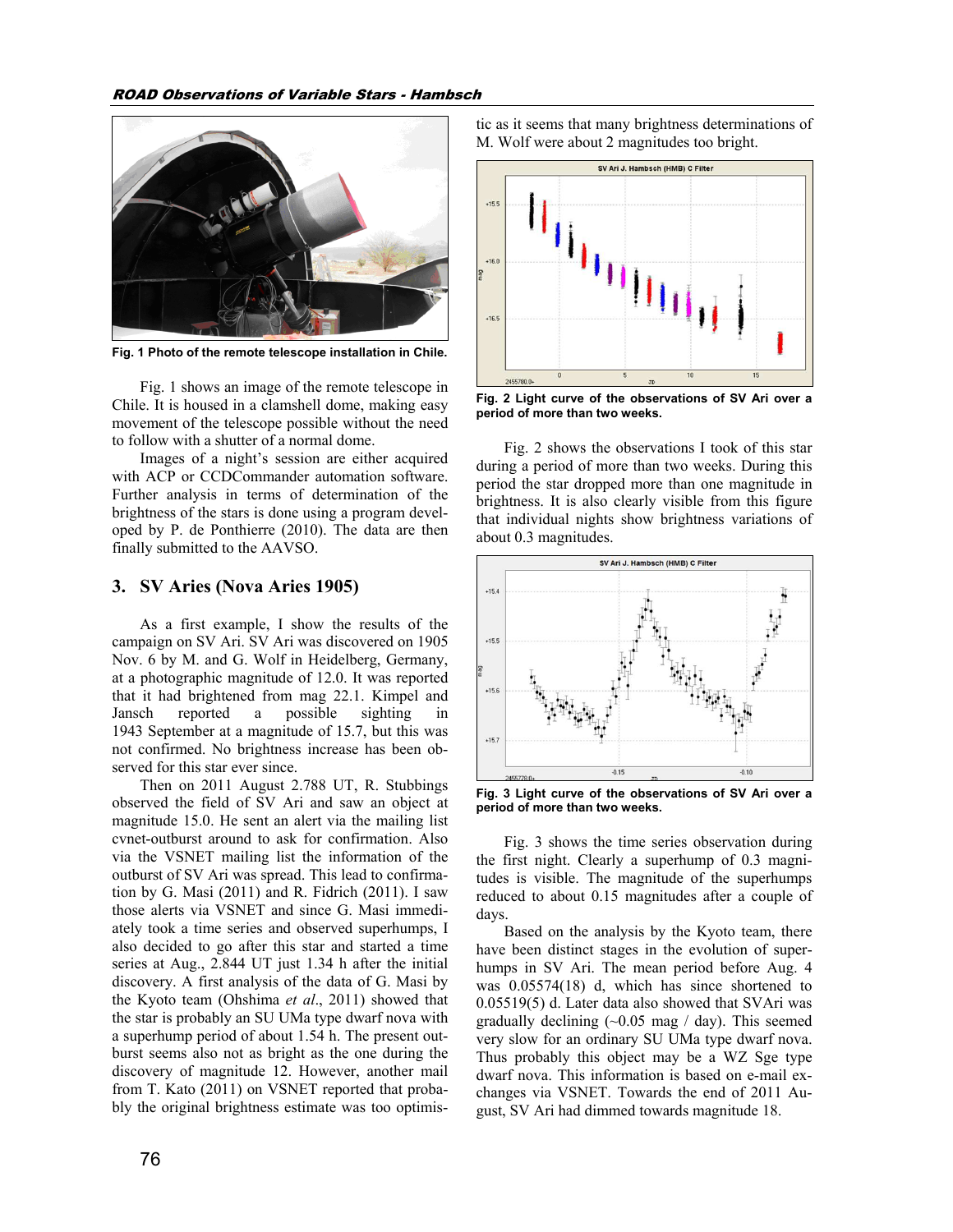## **4. BW Sculptoris**

Another example of an intensively followed star is BW Sculptoris, which went in its first ever observed outburst on October 21. BW Scl is also a cataclysmic variable star. The AAVSO published on the same day a special notice #261 mentioning the outburst of BW Scl. It was visually observed by M. Linnolt on Oct. 21.3146 at a magnitude of 9.6 (vis). The outburst was confirmed by A. Plummer at mag. 9.4 (vis). The star has conflicting classifications in literature and is probably a WZ Sge-type dwarf nova. On Oct. 25 AAVSO issued an Alert Notice 449 concerning this outburst.



**Fig. 4 Light curve of the observations of BW Scl over a period of nearly three month..** 

The star was followed by me already in the preoutburst phase. However, I missed the outburst as I thought the star is not doing much so stopped observations on Oct. 14, just a week before the outburst took place. Of course I restarted observations immediately after the news was spread and followed the star over a period of 2.5 month. Fig. 4 shows the development of the brightness over the full observing period.



**Fig. 5 Light curve of the observations of BW Scl over a period of nearly three month.** 

#### ROAD Observations of Variable Stars - Hambsch

After a few days nice superhumps developed of about 0.25 mag as can be seen in Fig. 5. After a week into the outburst the early superhump period was determined to be 0.054308(3) by Ohshima *et al*. (2011a). After a rapid declining phase from mag. 11.7 to about mag. 14 starting at about JD 2455877 again nice superhumps of 0.3 mag developed.

## **5. VW Hydri**

On request by professional astronomers, I started observations of VW Hyi just as it went into superoutburst, although that was a surprise to the pros as the superoutburst was not expected yet. My observations triggered satellite observations of the star



**Fig. 6 Observations of VW Hyi during superoutburst and normal outburst.** 

VW Hyi is a popular cataclysmic variable in the Southern sky. Many studies have been performed about this star; see e.g. AAVSO (2010). During quiescence the star is at magnitude 14.4. Normal outbursts happen on average every 27.3 d and last about 1.4 d. The superoutburst happens on average every 179 d and lasts for about 12.6 d. Fig. 6 shows impressively this behavior of VW Hyi with one superoutburst and two normal outbursts.



**Fig. 7 Observations during one night at the top of the superoutburst.**